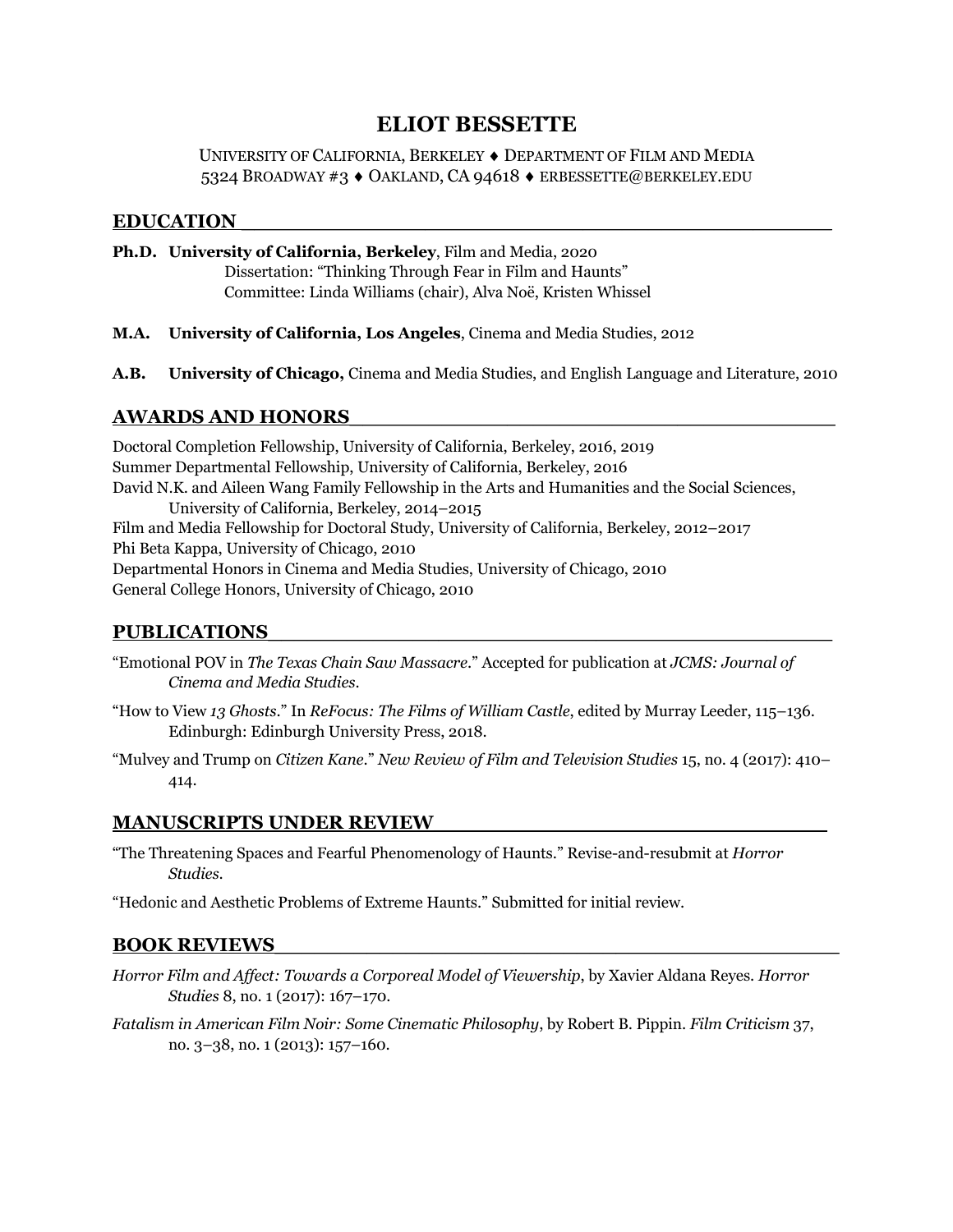## **CONFERENCE PRESENTATIONS\_\_\_\_\_\_\_\_\_\_\_\_\_\_\_\_\_\_\_\_\_\_\_\_\_\_\_\_\_\_\_**

- "*The Wolfman* (2010) and the Demise of Big-Budget Horror." SCMS Conference, virtual conference, March 21, 2021
- "Why There Are No Affects." Film-Philosophy Conference, Brighton, England, July 10, 2019
- "The Point-of-View Shot in Boxing Films." Yale Film and Media Studies Graduate Student Conference: The Aggressive Image, New Haven, CT, February 18, 2018
- "Fear without Empathy and Empathy with Fear." Society for Cognitive Studies of the Moving Image Conference, Helsinki, Finland, June 14, 2017
- "Haunt Mediation: 2D Renderings of 3D Threat Spaces." SCMS Conference, Chicago, IL, March 26, 2017
- "The Glitch as Monstrous Threat." Precarious Aesthetics Conference, Berkeley, CA, October 15, 2015
- "'Free Ghost Viewer to Everyone': *13 Ghosts* and the Fun of Horror Gimmicks." SCMS Conference, Montreal, QC, March 29, 2015
- "Fear, Time, and Knowledge." SCMS Conference, Seattle, WA, March 22, 2014
- "What Kind of Thinker is Ingmar Bergman?" SCMS Conference, Chicago, IL, March 7, 2013
- "Justifying Anti-Religiosity in Silent-Era Cinema." Religion and Spirituality in Society Conference, Vancouver, BC, February 21, 2012
- "The Vitiation of Space in *The Innocents* and *Halloween*." Popular Cultural Association / American Cultural Association National Conference, San Antonio, TX, April 20, 2011

## **INVITED TALKS AND GUEST LECTURES\_\_\_\_\_\_\_\_\_\_\_\_\_\_\_\_\_\_\_\_\_\_\_\_\_**

- "How Unified is the Horror Genre?" Delivered virtually. Berkeley City College, "Comparative Film Genres" (for Avy Valladares), March 25, 2021
- "The Curious Pleasures and Threatening Spaces of Haunts." Invited talk, delivered virtually. Georgia Institute of Technology, April 6, 2020

"Finnish Horror Cinema." Berkeley City College, "Global Cinema" (for Laura Ruberto), April 26, 2018

"The Horror Genre." Berkeley City College, "Introduction to Film Art" (for Avy Valladares), May 6, 2016

#### **TEACHING EXPERIENCE\_\_\_\_\_\_\_\_\_\_\_\_\_\_\_\_\_\_\_\_\_\_\_\_\_\_\_\_\_\_\_\_\_\_\_\_**

#### **Graduate Student Instructor, University of California, Berkeley**

"Film Genres" (with co-instructor), Spring 2020

"History of Film I: Silent-WWII," Summer 2019

"Boxing Films," Spring 2018

"The Emotional Life of Horror Films," Fall 2017

"Boxing Films" (with co-instructor), Spring 2017

"The Emotional Life of Horror Films," Spring 2016

"Genres, Major and Minor" (with co-instructor), Fall 2015

"The Contemporary American Horror Film," Summer 2015

"Cinema and the Aesthetics of Surrealism" (with co-instructor), Spring 2014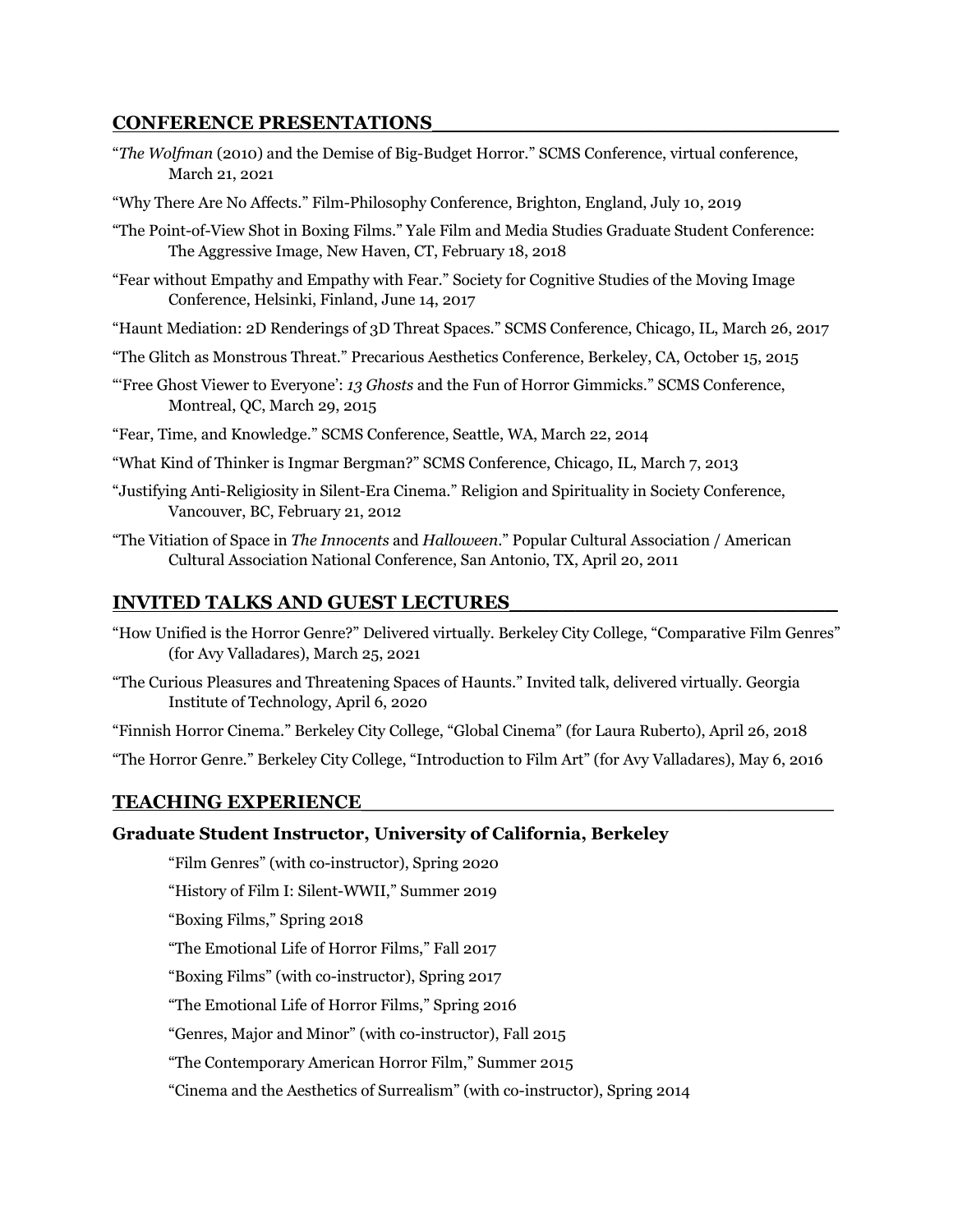## **Teaching Assistant, University of California, Berkeley**

"The History of Film Theory" (for Emily Carpenter), Fall 2013

## **Reader, University of California, Berkeley**

"History of Film I: Silent–WWII" (for Anne Nesbet), Fall 2018

## **Teaching Assistant, UCLA**

"Introduction to the Art and Technique of Filmmaking" (for Rory Kelly, online), Summer 2011

## **POPULAR WRITING AND PUBLIC OUTREACH\_\_\_\_\_\_\_\_\_\_\_\_\_\_\_\_\_\_\_\_**

Radio interview with *The Graduates*, KALX 90.7 FM Berkeley, https://www.kalx.berkeley.edu/news/eliot-bessette-graduates, May 21, 2019

Staff Writer for *Haunting.net*, various publications, https://www.haunting.net/author/erbessette/, 2017– 2018

## **PROFESSIONAL SERVICE AND EXPERIENCE\_\_\_\_\_\_\_\_\_\_\_\_\_\_\_\_\_\_\_\_\_**

Volunteer Coordinator, Berkeley Conference on Film and Media: "Serialities 1915/2015," 2015

Graduate Student Representative, University of California, Berkeley Film and Media Department, 2014– 2015

Graduate Student Representative, UCLA Cinema and Media Studies Department, 2011–2012

## **LANGUAGES\_\_\_\_\_\_\_\_\_\_\_\_\_\_\_\_\_\_\_\_\_\_\_\_\_\_\_\_\_\_\_\_\_\_\_\_\_\_\_\_\_\_\_\_\_**

German (reading, some speaking) Spanish (reading) Latin (reading)

## **PROFESSIONAL AFFILIATIONS\_\_\_\_\_\_\_\_\_\_\_\_\_\_\_\_\_\_\_\_\_\_\_\_\_\_\_\_\_\_\_**

Society for Cinema and Media Studies, 2012– Society for Cognitive Studies of the Moving Image, 2017–

## **REFEREES\_\_\_\_\_\_\_\_\_\_\_\_\_\_\_\_\_\_\_\_\_\_\_\_\_\_\_\_\_\_\_\_\_\_\_\_\_\_\_\_\_\_\_\_\_\_\_**

Alva Noë noe@berkeley.edu 510-296-5892 Professor of Philosophy University of California, Berkeley

Department of Philosophy 314 Moses Hall #2390 University of California Berkeley, CA 94720

Kristen Whissel kwhissel@berkeley.edu 510-642-6485 Professor of Film and Media University of California, Berkeley

7408 Dwinelle Hall University of California Berkeley, CA 94720